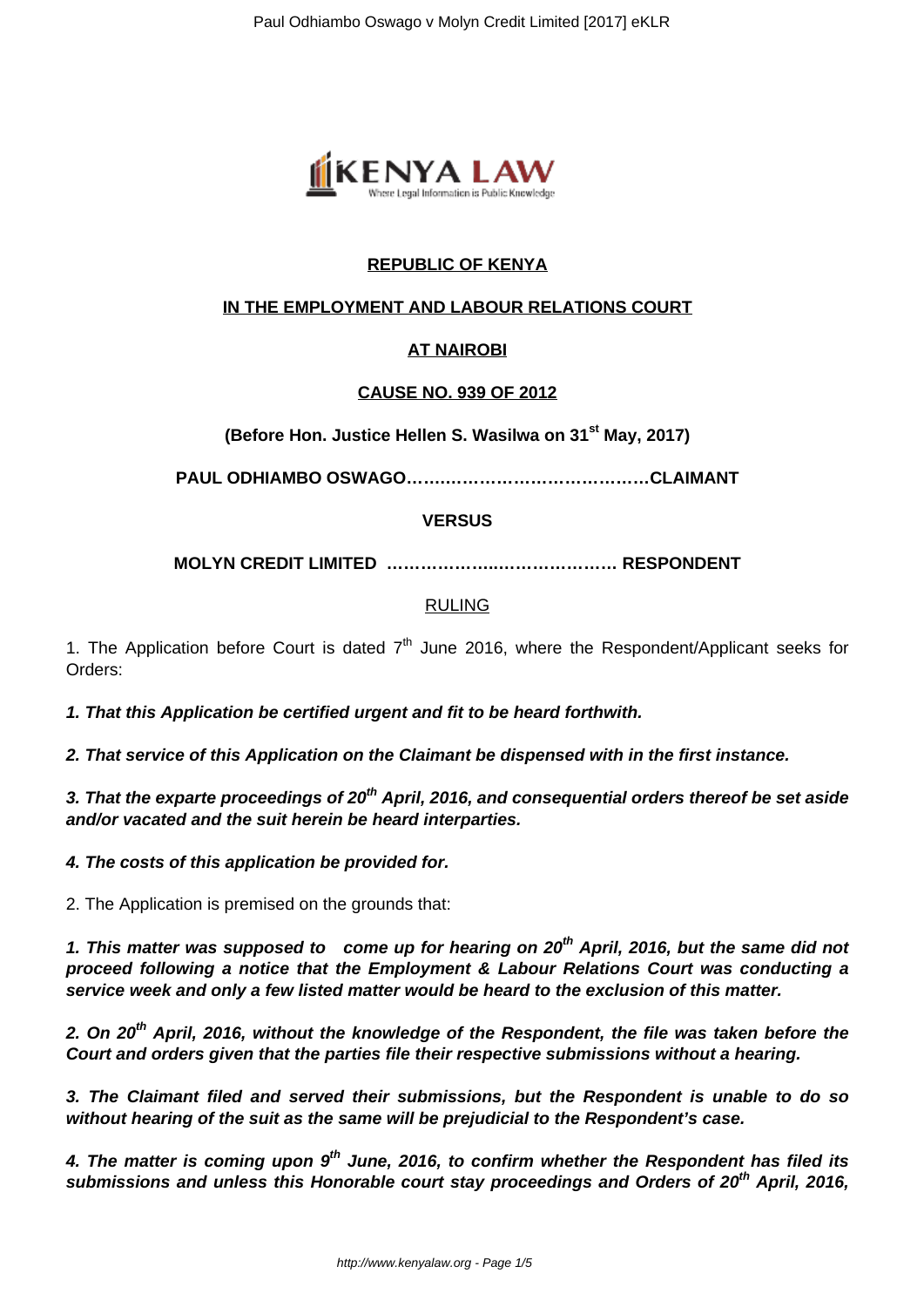**and order that the matter be set down for hearing, the case will be determined without the Respondent being accorded the opportunity to present their case diligently.**

## **5. It is in the interest of justice and fairness that this Honourable court grants the Orders as prayed.**

3. The Application is supported by the Affidavit of Mutundu Wallace Chege wherein he restates the grounds on the face of the application and adds that they do not know how the matter was listed on 20.4.2016 having been advised by the Court that the matter would not be proceeding.

4. That the matter was mentioned on 18.5.2016, to confirm filing of written submissions which the Respondent had not done and as such for more time to do so. That they have been unable to file written submissions as it has become apparent that they would not be able to do so without having a hearing.

5. The Respondent state that there are issues they would need to cross-examine the Claimant on before they can file written submissions. That if the Application is not allowed the Applicant stands to suffer irreparable damage.

6. The Claimant has opposed the application through his Advocate who has filed a Replying Affidavit and states that the matter had been listed by the Court suo moto for accelerated hearing and closure. That the Claimant had notice of the said service week but failed to attend on the scheduled date and are therefore making a mockery of the Court.

7. The matter was duly listed before Honourable D.K.N. Marete on 20.4.2016 on which date the Claimant was ready to proceed and close his case. That the Respondent did not attend to cross examine the Claimant nor did they avail any witnesses despite having been served with the hearing notices.

8. That at the said hearing the Claimant adopted the substance of the case as contained in the Amended Memorandum of claim and directions were given that the Claimant files closing submissions with leave also being granted to the Respondent to file closing submissions, if so minded.

9. That the Respondent/Applicant were served with Court Order thirty four (34) days prior to filing this application and therefore there is inordinate delay on the Applicant's part in bringing this application.

10. Further that when the matter came before Hon. D.K.N.Marete on 18.5.2016 the Respondent did not raise any objection to the directions of filing submissions and as such the Application is an afterthought. The Claimant prays for the application to be dismissed with costs.

11. The Applicant in submissions states that the issues in the suit cannot be canvassed in submissions and requires cross-examination of witnesses so as to allow the Court to deliver justice. They state that without a hearing the Applicant will be greatly prejudiced as the Respondent will not be able to recover money that was inappropriately managed by the Respondent.

12. They state that there is sufficient cause for the Orders sought to be granted. They rely on the case of **Wachira Karani vs. Bildad Wachira (2016) eKLR** ; where it was held:

**"Once the Defendant satisfies the Court on whether, the Court is under a duty to grant the application and make the Order setting aside the ex parte decree, subject to any conditions the Court may deem fit. However, what constitutes 'sufficient cause' to prevent a Defendant from appearing in Court and what would be 'fit conditions' for the Court to impose when granting**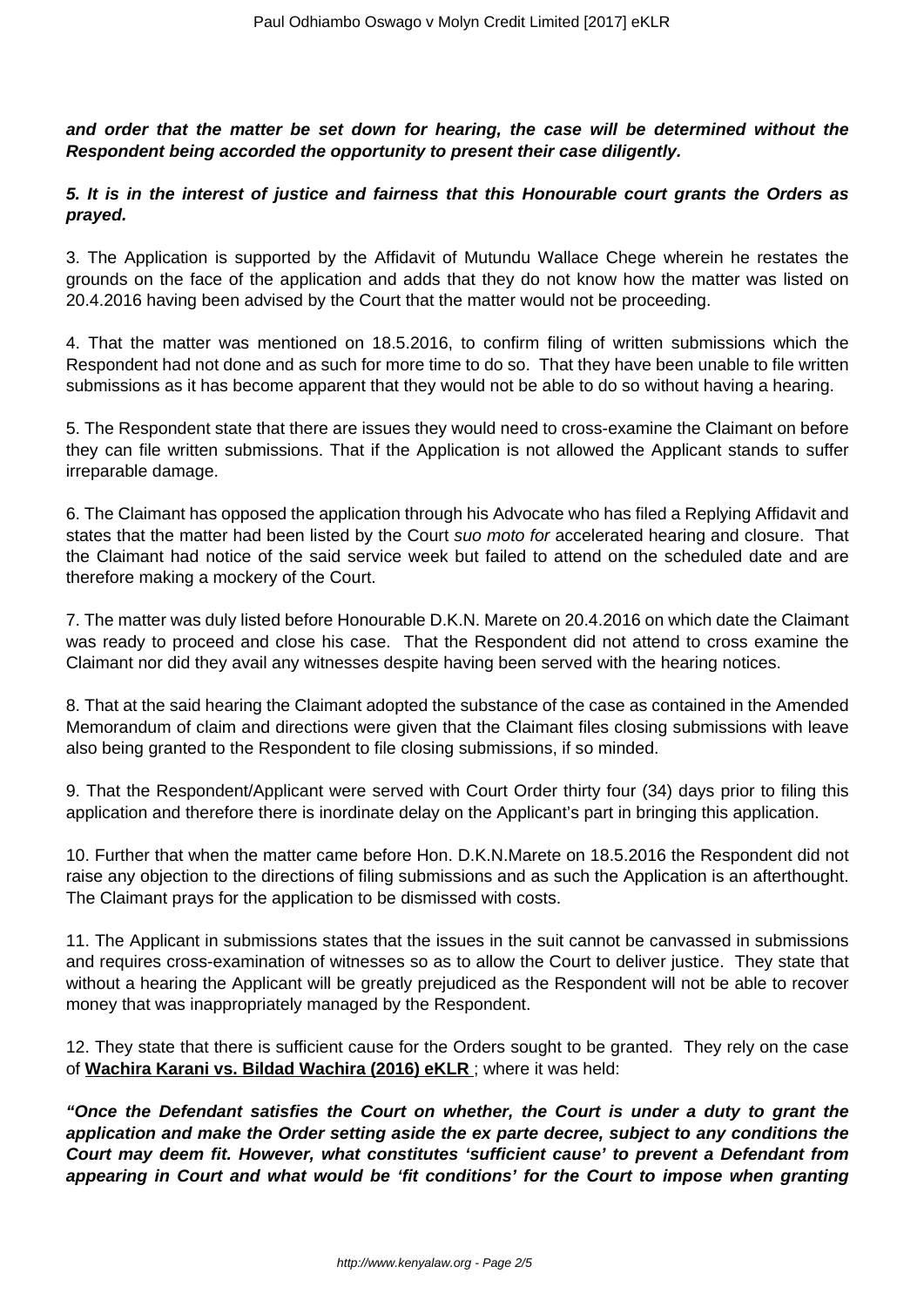**such an Order, necessarily depend on the circumstances of each case.**

**Although it is an elementary principle of our legal system, that a litigant who is represented by an advocate is bound by the acts and omissions of the advocate in the course of the representation, in applying that principle, courts must exercise care to avoid abuse of the system and or unjust or ridiculous results. A litigant ought not to bear the consequences of the advocates default, unless the litigant is privy to the default, or the default results from failure, on the part of the litigant to give the advocate due instructions."**

13. The Applicant further submits that there is sufficient cause to allow the prayers sought. They rely on the case of **Savings & Loan Kenya Limited vs. Onyancha Bwomote (2014)eKLR** where it was stated:

**"As for sufficient cause, in our view, sufficient cause means no more than reason enough that explains or excuses the applicant's default. The Applicant's counsel has candidly explained the blunders that caused him to miss the Court date, there is no dearth of authority on the approach taken by our Courts where a mistake is involved. In CMC Holdings Ltd Vs. James Mumo Nzioka (2004) KLR 173 this Court stated as follows regarding mistakes in the context of applications to set aside ex parte orders:**

**The discretion that a Court of law has, in deciding whether or not to set aside e parte order such as before us was meant to ensure that a litigant does not suffer injustice or hardship as a result of among other things an excusable mistake or error. It would in our mind not be a proper use of such discretion if the Court turns its back to a litigant who clearly demonstrates such an excusable mistake, inadvertence, accident or error."**

14. The Applicant prays for the application to be allowed as prayed.

15. The Claimant/Respondent on the other hand submits that the failure to attend Court on the date directions to file submissions were given is inexcusable. They state that the principles in determining whether due process was followed in listing a matter for determination in Judicial Service Week were articulated by Radido J in **Dennis Nyabenge vs. National Oil Corporation of Kenya Ltd ELRC No. 1379 of 2013** as:

**a. Whether Deputy Registrar duly notified the public of the Judicial Service week;**

### **b. Whether hearing notices were sent out to litigants or their advocates.**

16. The above cited criterion was followed and as such the Respondent/Applicant cannot fall back on mistake as a reason for allowing the prayers sought.

17. The Claimant also submits that the right for the Respondent was satisfied the moment the Respondent were availed a reasonable opportunity to express themselves in regards to the allegations raised. Failure by a party to take up an opportunity to be heard does not lead to a finding that a party was not accorded the right to be heard. They cite the case of **Kahiro Kimani vs. Fatuma Abdalla, Malindi CA No. 83 of 2015** to buttress this position.

18. The Claimant submits that the Applicant has not established a reason why the application should be allowed and the same should be dismissed with costs.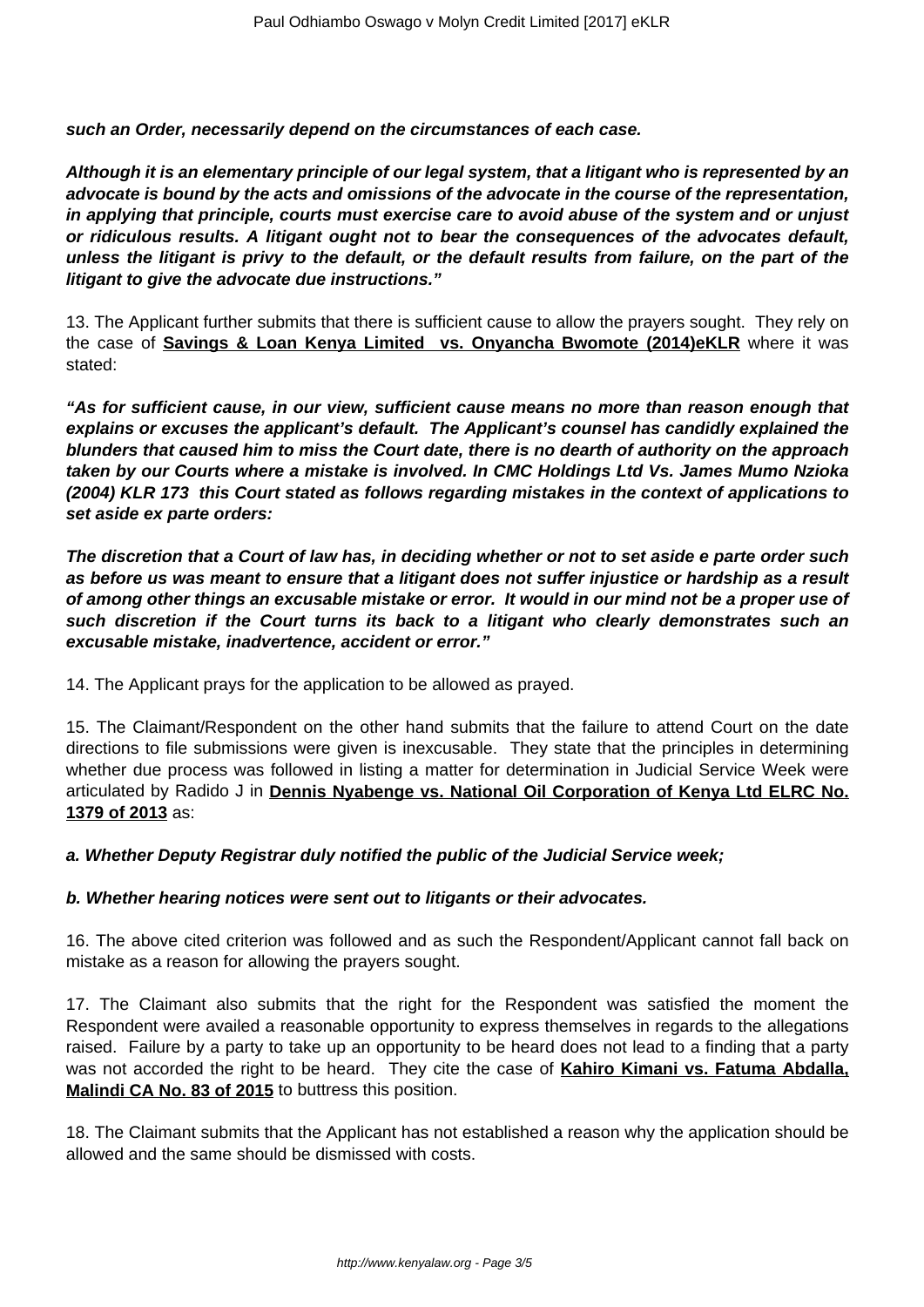19. I have considered submissions of the parties. On 20<sup>th</sup> April 2016, indeed this Court had its Service Week. The matters listed for hearing were set out in the Court's Cause List and posted on the Judiciary website. Cause No. 939/2012 – Paul Odhiambo vs. Molyn Credit Limited was listed before Hon. Justice Njagi D. K. Marete on  $20<sup>th</sup>$  April 2016. The Cause List is attached as page 16 of this application.

20. On 20<sup>th</sup> April 2016, this file was placed before Hon. J. Marete as posted and he proceeded to hear the matter in the presence of the Claimant's Counsel one Okoth. There was no appearance for the Respondent. The Hon. Judge ordered the case to proceed through written submissions.

21. On 18/5/2016, the Claimant and Respondent's Counsel appeared before me and Respondent sought 7 days to put in his submissions. The matter was placed on 9.6.2016 to confirm compliance but the Respondent instead chose to file this application.

22. Whereas the Applicants have indicated in their affidavit (paragraph 2) that this matter was never listed for hearing on 20<sup>th</sup> April, 2016, this Court finds that this is not true as the case was listed for hearing as per their own Appendix MWC01, the week's cause list.

23. A right to be heard is a fundamental right under our Constitution and a rule of natural justice. This envisages that a man should not be condemned unheard. What then happens when a litigant deliberately fails to attend Court and proceeds to move the said Court on an averment laced with falsehoods".

24. The Applicants have submitted that they had sufficient reasons to miss the hearing of this cause and have cited various case law (see **Wachira Karani vs. Bildad Wachira (2016) eKLR, and CA'S Nchapai Leiyangu vs. IEBC & 2 others** where the CA stated as follows:

**"we agree with the noble principles which go further to establish that the Court's discretion to set aside exparte judgment or order for that matter, is intended to avoid injustice or hardship resulting from an accident, inadvertence or excusable mistake or error but not to assist a person who deliberately seeks to obstruct or delay the course of justice".**

25. In this case I note that this is an old case filed in Court in 2012. The Claimant's evidence was taken on 10<sup>th</sup> October 2012. Any other attempt to proceed with the hearing didn't bear any fruit until the Court decided to list this case for hearing during the service week of April 2016. The parties were duly notified and the same was posted on the Court's Cause List.

26. This case has taken a considerable length of time to be disposed off and the delay cannot be condoned by Court any further. Given the history of the case where, both parties contributed to its delay, I will indulge the Applicants and have the case proceed on merit on condition that the Applicants pay the Claimants Kshs.20,000/- as thrown away costs before the hearing of this case.

27. The case be set down for hearing within 60 days.

Read in open Court this 31<sup>st</sup> day of May, 2017.

## **HON. LADY JUSTICE HELLEN WASILWA**

### **JUDGE**

**In the presence of:**